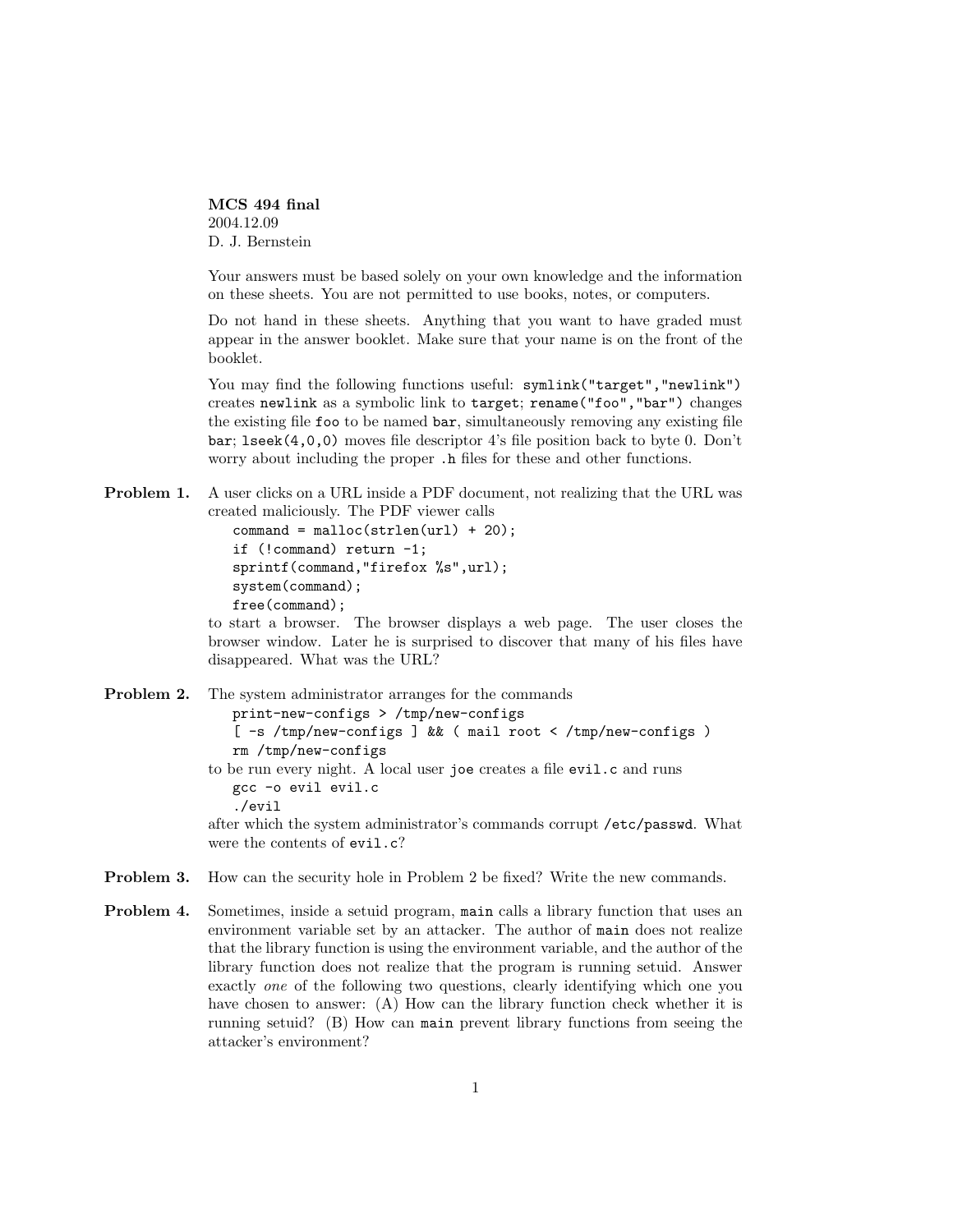Problem 5. The system administrator arranges for the command

find / -name '\*.core' -mtime +7 -print | xargs rm -f to be run every night. His goal is to remove all old files on the system named \*.core. For example, the output of find / -name '\*.core' -mtime +7 -print might be /home/djb/konqueror.core /tmp/z7.core indicating that /home/djb/konqueror.core and /tmp/z7.core have not been modified in 7 days.

A local user joe creates a file evil.c and runs gcc -o evil evil.c ./evil

after which the system administrator's command destroys /etc/passwd. What were the contents of evil.c?

**Problem 6.** The system administrator runs an inetd-edit program that reads the existing contents of /etc/inetd.conf into an x array in memory, makes certain changes to the x array, and then calls

```
fd = open("/etc/inetd.conf",O_WRONLY|O_TRUNC);
if (fd == -1) return -1;
write(fd,x,xlen);
close(fd);
```
to save the x array to disk. Unfortunately, the write fails, because a local user joe is simultaneously writing to every last bit of disk space; inetd-edit ends up throwing away all the data in /etc/inetd.conf. Write replacement code that preserves the old /etc/inetd.conf if there is any problem writing the new data to disk.

Problem 7. The system administrator, after learning that the /home disk is full, finds and removes a 40-gigabyte file:

> % find /home  $-1s$  | sort  $-n+6$  | tail  $-1$  | awk '{print \$11}' /home/joe/just-testing/rc % ls -l /home/joe/just-testing/rc -rw-r--r-- 1 joe joe 41162685334 Dec 9 10:00 /home/joe/just-testing/rc % rm /home/joe/just-testing/rc % ls -l /home/joe/just-testing/rc ls: /home/joe/just-testing/rc: No such file or directory %

The system administrator later discovers, to his surprise, that the important 16000-byte system file /etc/rc has disappeared. What exactly did joe do?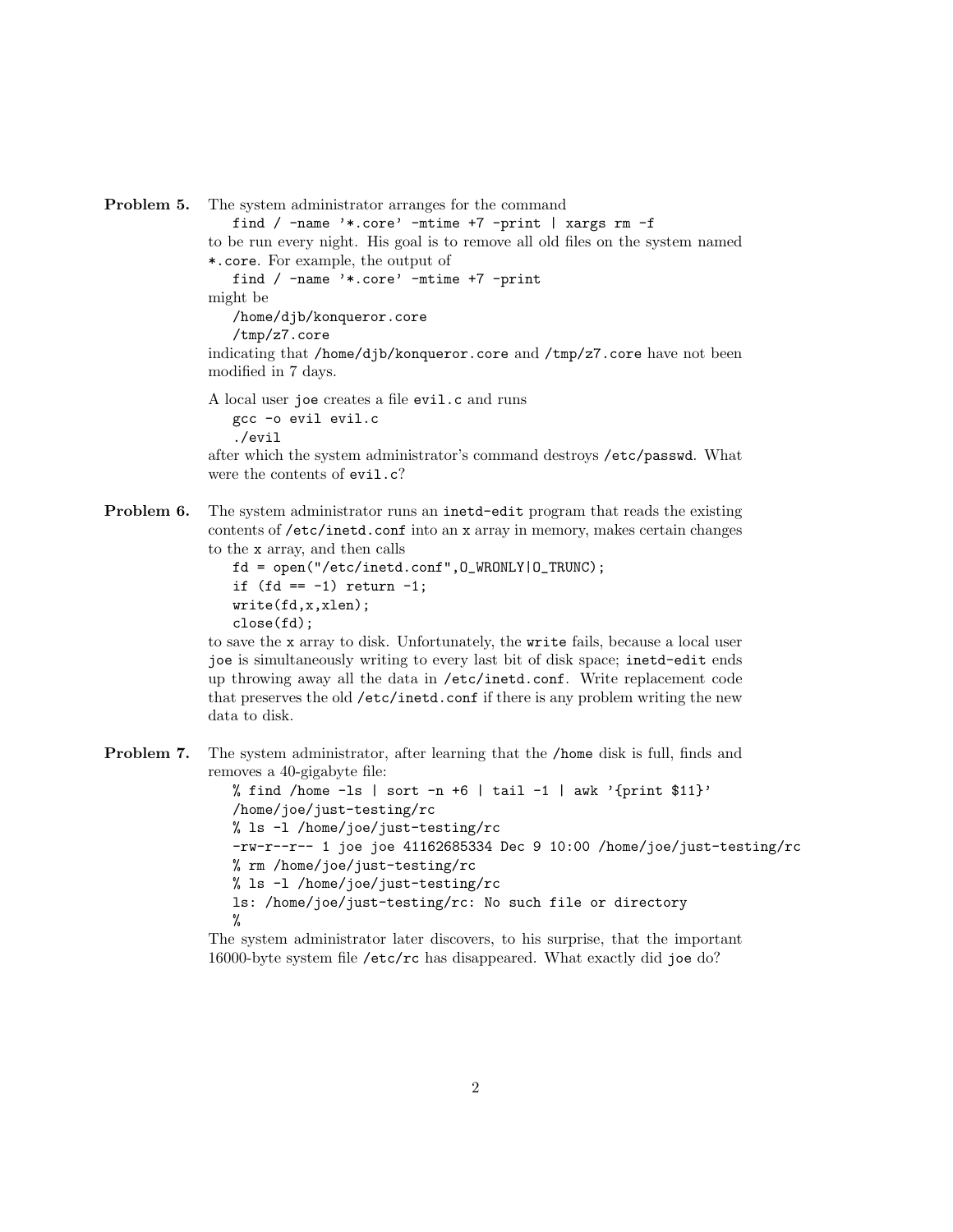```
Problem 8. The hapless.edu HTTP server runs as root. Someone connects to the server
             and asks for the web page http://hapless.edu/~joe/data/index.html. In
             response, the server calls
                 if (!ownedby(fn,user)) return -1;
                 sendtonetwork(fn);
             where fn is
```
"/home/joe/public\_html/data/index.html" and user is "joe". The ownedby() function checks that the file /home/joe/public\_html/data/index.html

is owned by joe; the sendtonetwork() function then reads the file /home/joe/public\_html/data/index.html

and sends it across the network. Explain how joe can read any file on the system.

Problem 9. A setuid-root program reads commands from a configuration file set up by the system administrator, and reads arguments from the user running the program. It then writes the commands and arguments to a root-owned file:

```
for (i = 0; i < \text{cmalen};++i) {
     fprintf(fi,"%s ",cmd[i]);
     for (j = 0; arg[i][j];++) {
       if (!isalpha(arg[i][j])) fprintf(fi, "\|\|);
       fprintf(fi,"%c",arg[i][j]);
     }
     fprintf(fi," ");
   }
Another setuid-root program reads the file and obeys the instructions:
  readingcmd = 1; arg\_empty(); cmd\_empty();
  while (fscan f(fi, "%c", %ch) == 1) {
    if (ch == '\\ \rangle') fscanf(fi, "\&c", \&ch);else if (!isalpha(ch)) {
      if (!readingcmd) { obey(cmd,arg); arg_empty(); cmd_empty(); }
      readingcmd = !readingcmd; continue;
    }
    if (readingcmd) cmd_append(ch); else arg_append(ch);
  }
```
Explain how a local user can arrange for obey("rm","\*") to be called, even if rm is not one of the commands specified by the system administrator.